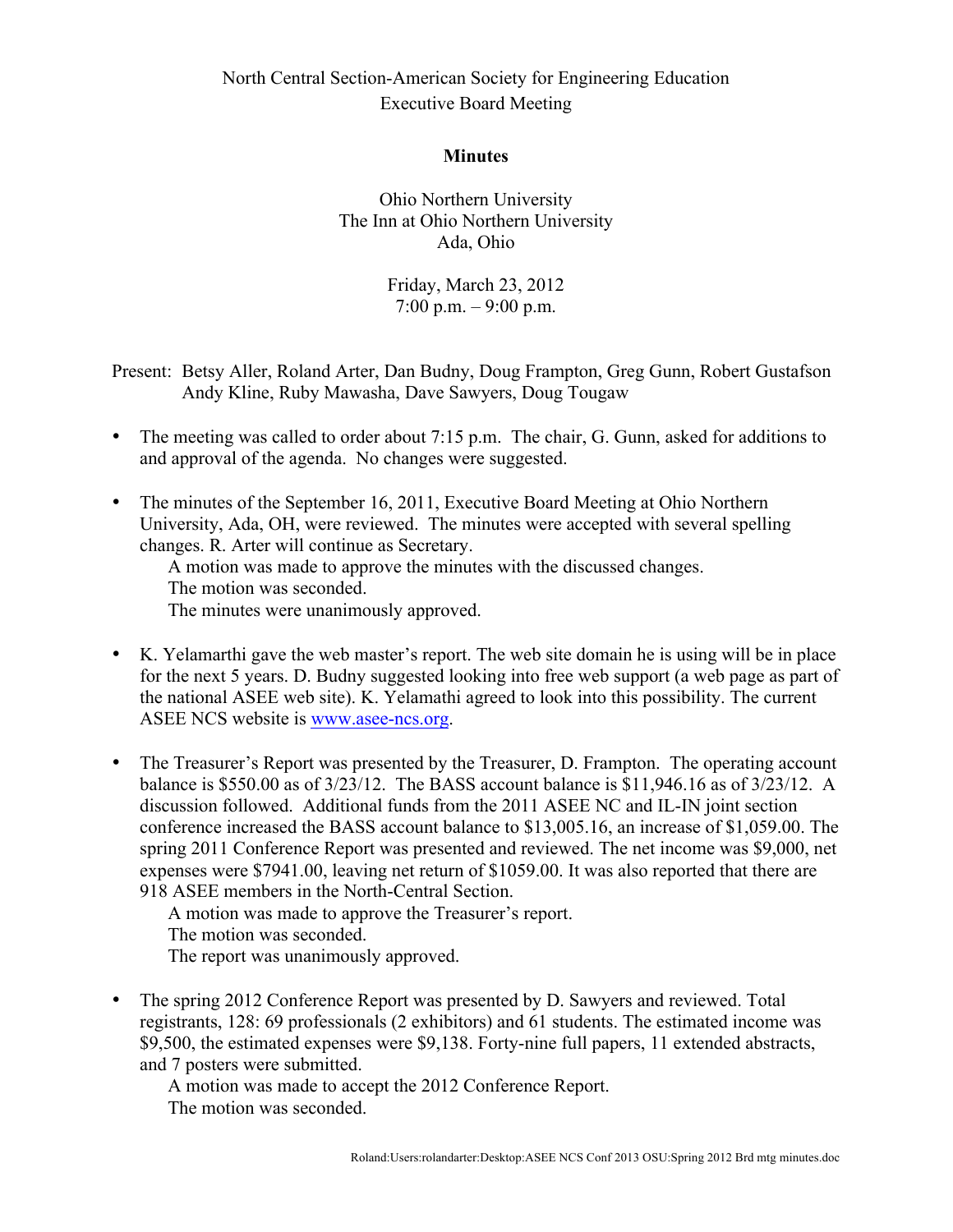## North Central Section-American Society for Engineering Education Executive Board Meeting

The report was unanimously approved.

- Vice Chair Report A. Kline reported that there were 11 candidates for teacher of the year. The winner was Dr. Karinna Vernaza, Ph.D., Associate Professor, Mechanical Engineering, Gannon University in Erie, PA.
- Best paper K. Yelamarthi passed out best paper forms and asked for several more evaluators. Several board members volunteered.
- Campus Representative Coordinator Report B. Aller had no report at this time.
- Past Chair's Report P. Ruby Mawasha reported that he would conduct elections at the 2012 conference business meeting to fill the board positions of Unit Directors, Industrial and Administration. D. Tougaw pointed out although elections occur at section conferences the members elected do not take office until the national conference is held. Between the sectional conferences and the national conferences the board members elect are not officially in office as board members.
- Zone II Chair Report D. Tougaw announced that he was retiring and that this would be the last meeting ASEE-NCS meeting he would be attending. He commented on the "year of dialog" and requested the "best paper" results and the best campus rep. report. A discussion option will be available on the national ASEE website. A discussion followed about loading paper submissions for national ASEE conference on the ASEE website. C. Gunn recommended that the deadline for paper submissions be fixed, not moved forward a week or so to accommodate late entries. He also suggested that all authors should be able to interact with the website, not just the first author.
- Chair's Report No report given.
- Spring '13 Conference Report Robert Gustafson, the 2013 Program Chair submitted an overall conference report:
	- $\checkmark$  It will be held at The Ohio State University, Columbus, OH, March 29-30, 2012. (The next day this date was moved back a week so as not to interfere with the Easter weekend.
	- $\checkmark$  Central theme: Value creation through engineering education.
	- $\checkmark$  Many of events will be in Hitchcock Hall, and in Scott Laboratory, Mechanical Engineering Building.
	- $\checkmark$  Hotel room rates will be \$131 per night, King beds or two Queens, as the Blackwell Inn across the street from the Engineering area of the campus.
	- $\checkmark$  Cost estimates for food were submitted for 100, 125 and 150 people not at the Blackwell Inn, and cost for 100 people if at the Blackwell. The Blackwell seems to be more expensive.
	- $\checkmark$  A tentative program schedule was also presented.
	- $\checkmark$  The fall 2012 ASEE-NCS board meeting will be held at The Ohio State University.